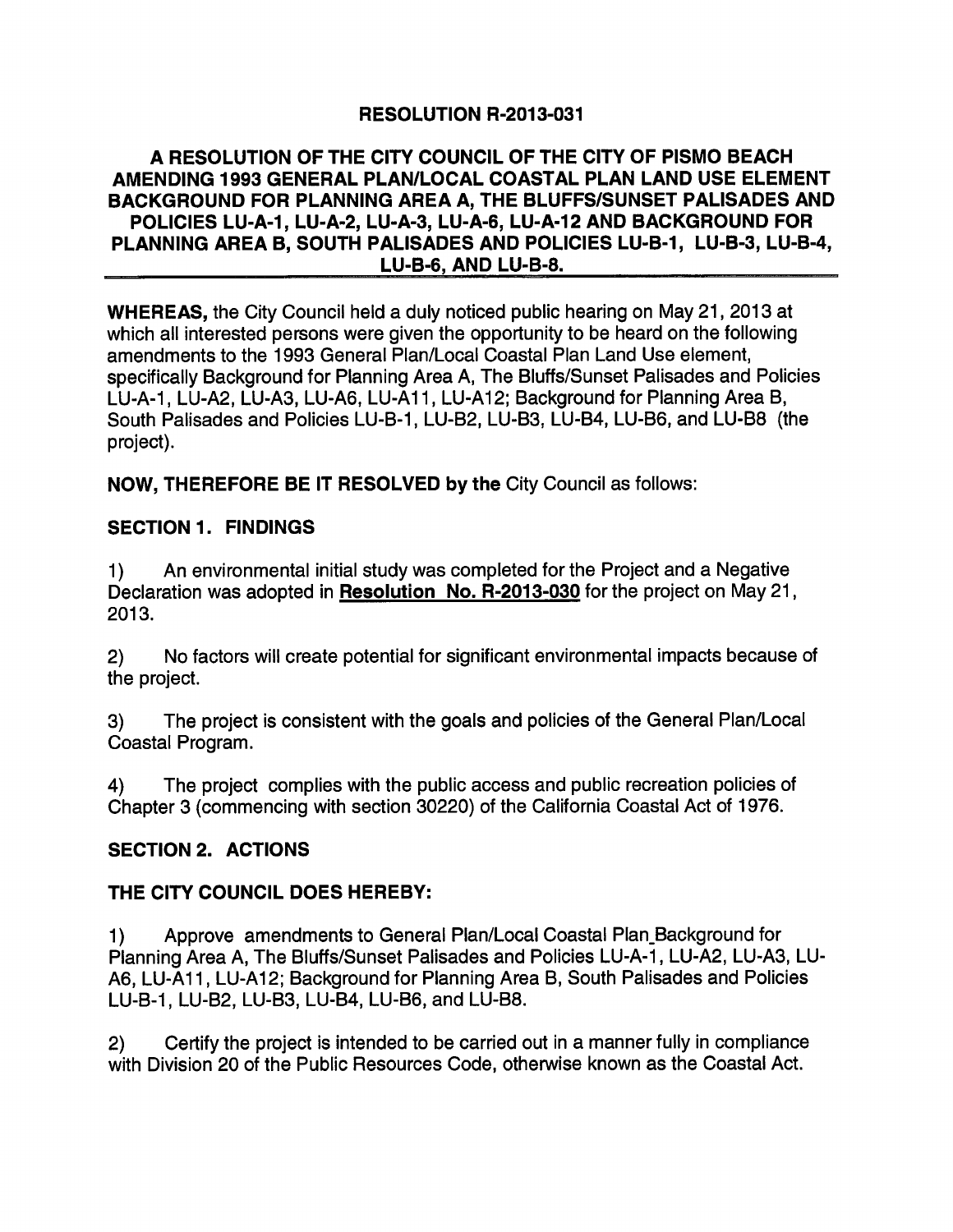3) Approves the project as noted in Exhibit A.

4) Directs staff to forward the project to the California Coastal Commission for certification. The amendments shall take effect immediately upon Coastal Commission certification, consistent with Public Resources Code Sections 30512, 30513 and 30519.

UPON MOTION OF Council Member Vardas seconded by Mayor Pro Tern Waage the foregoing resolution was adopted by the City Council of the City of Pismo Beach this 21 st day of May 2013, by the following vote:

AYES: 4 Council Members: Vardas, Waage, Howell, Higginbotham NOES: 0 ABSENT: 0 RECUSE: <sup>1</sup> Council Member Reiss

Approved: And Attest:

bothan

Shelly Higgin botham Mayor

Elaina Cano, CMC City Clerk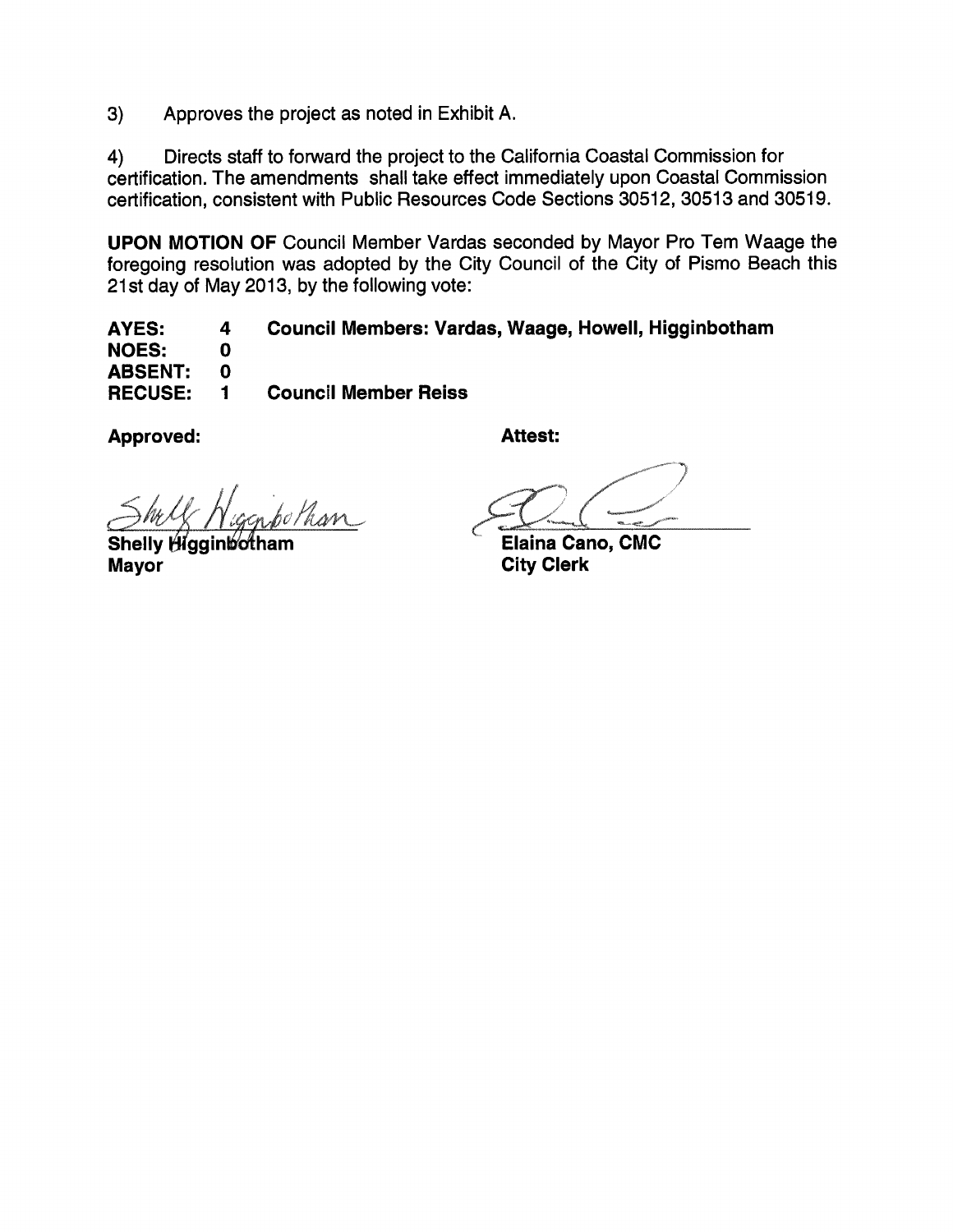## EXHIBIT A

The Bluffs/Sunset Palisades Planning Areas  $-$  A-1 & A-2

#### **Background**

The Bluffs/Sunset Palisades area is an ocean oriented, low profile residential neighborhood with a backdrop of the coastal foothills. The planning area is almost totally developed in low-density residential use with only a few scattered vacant residential lots. It includes the Ontario Ridge area, now known as The Bluffs, which was annexed to the City in 1990 and has been developed since 1992.

#### The Bluffs

The bluff top area along the ocean fronting Bluffs subdivision consist of a 9 -acre open space /recreational parcel under ownership of The Bluffs homeowners association but with public access rights. The base of this bluff area includes an intertidal habitat and natural resource area, which should be protected. There is no public access to this sensitive area. Damage by wave conditions is possible and bluff erosion is an ongoing process. Fifty -three acres of land on the upper slopes of The Bluffs are in permanent open space.

#### Sunset Palisades

The Sunset Palisades neighborhood extends from Highway 101 to the ocean and is comprised of land on both sides of Shell Beach Road, 6 acres of private open space in a gated community as well as the 5.7 acre Palisades public park. Archaeological resources are evident in the area.

The property between Shell Beach Road and U.S. Highway 101 has historically been utilized as open space with limited residential development. This area is subjected to high noise levels from both U.S. Highway 101 and Shell Beach Road.

The bluff tops along the Sunset Palisades stretch of coast are primarily under private ownership.

Homes along these ocean fronting bluffs have provided their own stairways to small beaches. Some of these have been damaged in past storms. Seawalls to protect an existing structure are permitted only if there is no other less environmentally damaging alternative.

#### The Bluffs Policies

#### LU- Concept

A-1 The Bluffs is designated Low Density residential Development and Open Space with an emphasis on preservation of the natural setting and with public access and recreation along the ocean bluffs.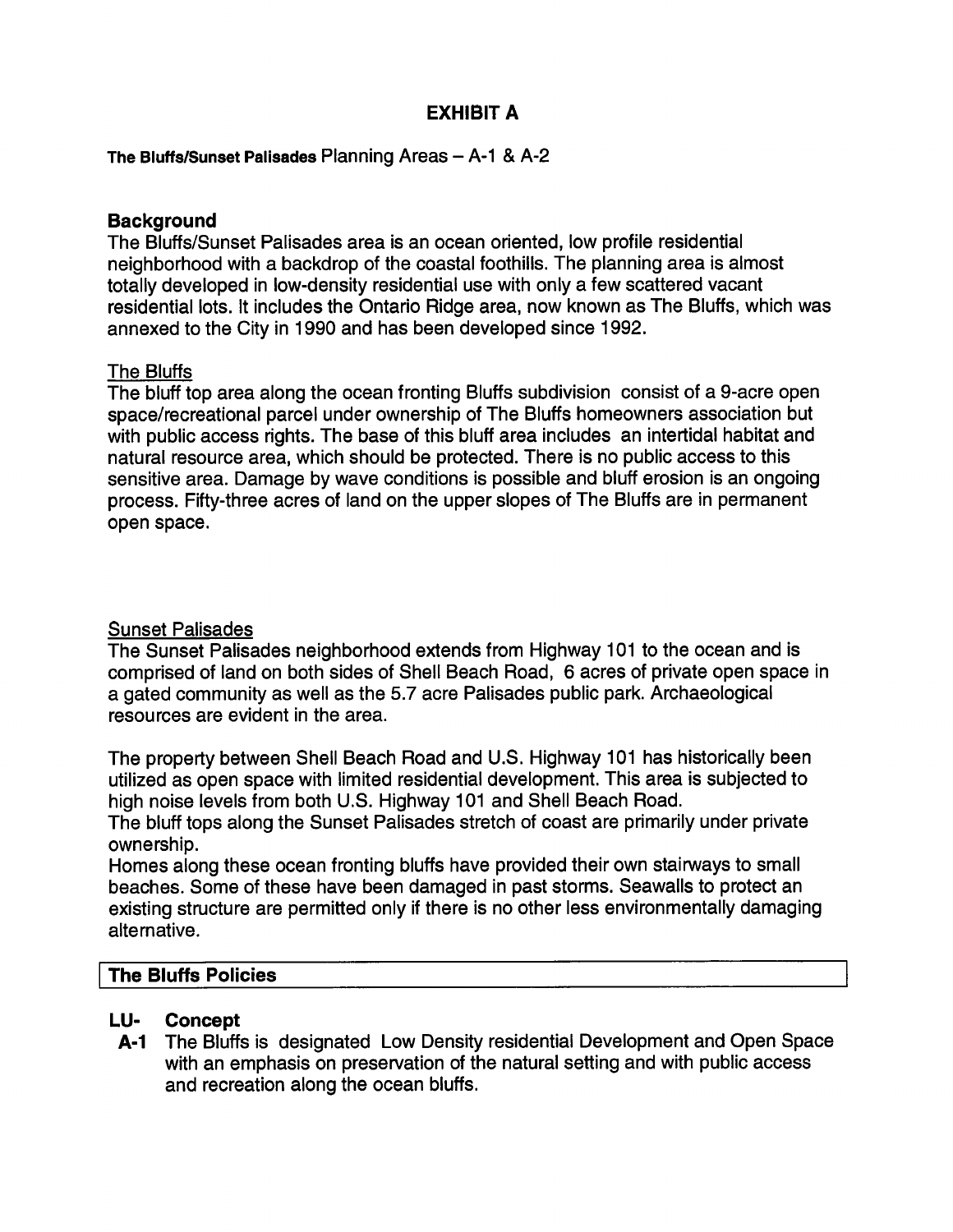## LU- Upper Slopes and Hillsides

A-2 The upper slopes and hillsides of The Bluffs are subject to an open space easement and restricted to agricultural open space for limited cattle grazing. No structures are permitted in this area. See Conservation /Open Space, Coastal Foothills.

### LU- Blufftop Park

A-3 The bluff top park, owned by The Bluffs homeowners association includes public walking and bicycle trails and public parking spaces to assure public access to the bluff top and lateral access across the entire Bluffs area. The Bluffs Drive area shall remain clearly and conspicuously posted for public access and use. The management of lateral bluff -top access within the City should be coordinated with the County of San Luis Obispo to assure continuity of access to the Cave Landing Road area. Extremely steep, unstable bluffs preclude vertical access to the beach from within the City.

### Sunset Palisades Policies

### LU- Concept

### A -6

Sunset Palisades, an area of existing homes with scattered vacant lots, is designated for Low Density Residential development. The emphasis is on maintaining coastal views, open space and protecting the coastal bluffs and intertidal habitat area. Infill development shall be compatible with the existing community.

### LU- Beach Access and Bluff Protection

### A -11

The coastal tidal and subtidal areas should be protected by limiting vertical access -ways to the rocky beach and inter -tidal areas. Lateral Beach access dedication shall be required as a condition of approval of discretionary permits on ocean front parcels pursuant to Policy PR -22. No new public or private beach stairways shall be allowed; however existing stairways are utilized for ocean emergencies, animal rescue, fire fighting access and public safety. If nonconforming existing stairways are damaged, they may be repaired if a hazardous condition results from the damage. All structures shall be set back a minimum of 25 feet from the top of the bluff in accordance with the requirements of Policy S-3. Appropriate erosion control measures shall be required for any project along the bluff-tops.

# LU- Topaz Street and Encanto Street

## $A - 12$

The Topaz Street and Encanto Street undeveloped accesses shall be developed as coastal viewpoints rather than as stairways. (See Park & Recreation Element, Figure PR-3, No. 2 & 3. See also Design Element D-13, Freeway Landscaping.) Low-lying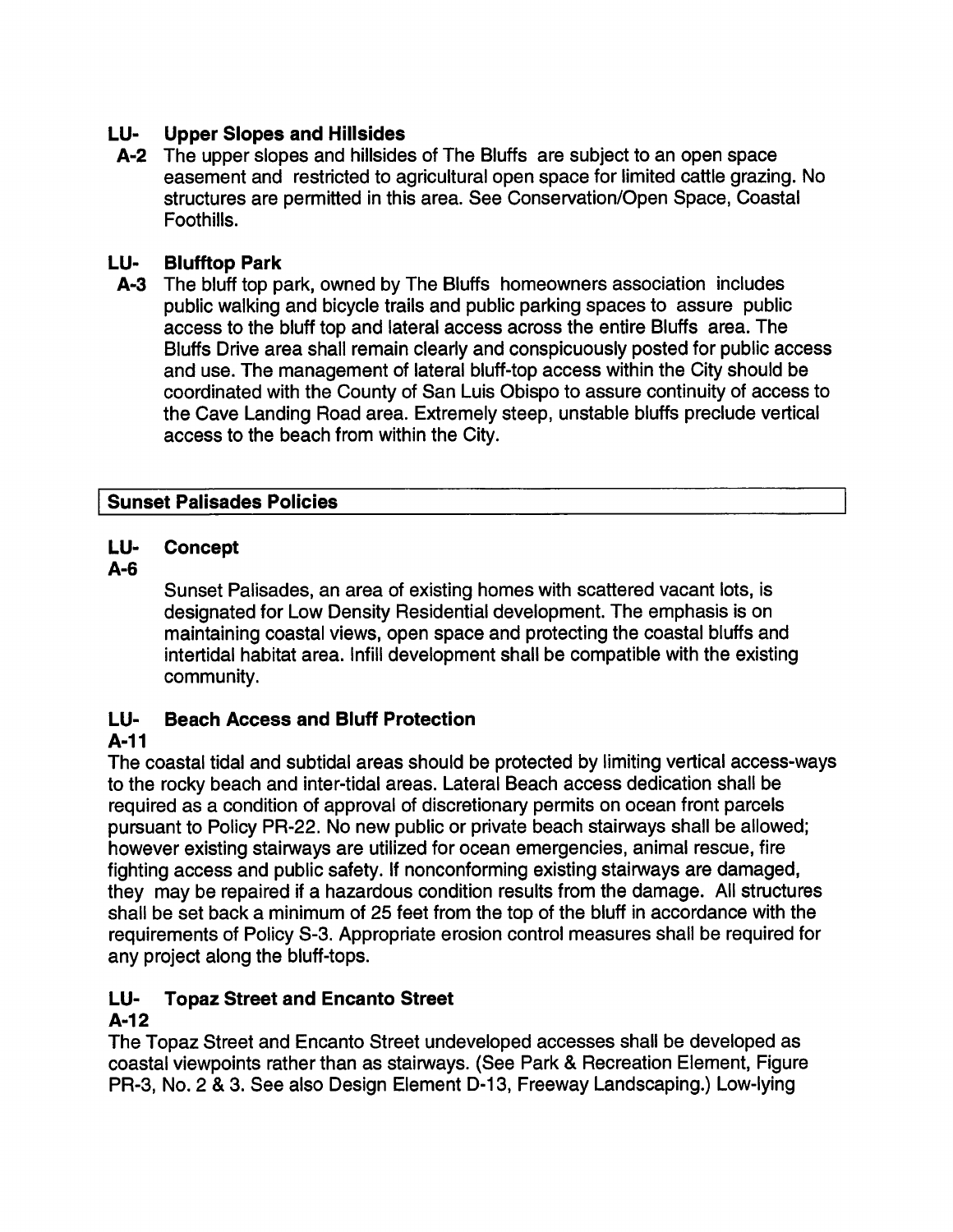drought tolerant prickly vegetation, which will deter undesignated access paths, should be planted at the top of the bluff. Park benches are recommended to encourage use of these areas as viewpoints. Attractive railings should be used to protect the bluffs rather than chain link fencing. The Topaz cul -de -sac may be eliminated in favor of a pocket park or expanded viewpoint. The access points should be maintained so that the landscaping of abutting properties does not intrude on them.

## South Palisades

Planning Area B

## **Background**

The South Palisades Planning Area includes clustered multi-family and single family residential development. Each parcel in this area includes 60 percent of open space, preservation of views from U.S. Freeway 101 to the ocean, and a 100 ft wide lateral access dedication to the City for public parks and open space along the entire cliff. The ocean bluffs range in height from 40 -50 feet at the north end to 80 feet at the south end of the planning area. San Luis Obispo County has an easement from the toe of the bluff to the mean high tide line. A sandy beach extends for most of the length of the oceanfront in this area. One public stairway to the beach below exists and one more public stairway is planned. LU-<br>Concept public stairway is planned. $LU B-1$ 

The South Palisades area is designated for Medium Density Residential development. The entire area is one neighborhood with an emphasis on open space and scenic corridors. A 100 ft wide lateral bluff-top open space area/access-way is the focus for the area.

# LU- Lateral Bluff-top Open Space and Access

# B-3

The width of the lateral bluff -top conservation /open space and access dedication requirement set forth in Policy PR-23 shall be increased to a distance equal to the 100year bluff retreat line plus 100 ft. for all development on the shoreline in this planning area. Future park improvements and trail/bicycle path amenities shall be funded by new development in this area.

# LU- Road System

# $B - 4$

A loop road system is required and will provide public access to the linear bluff -top park and visual access to the ocean. Where the loop road system is infeasible due to bluff retreat, a cul-de-sac may be constructed for remaining parcels that have not yet developed. The loop system or cul-de-sac will funded by future development and will provide for bicycle paths, which shall connect with the bluff top trail along the lateral blufftop conservation /open space and access dedication requirement noted in Policy LU-B-3. Future development in this area shall be subject to the requirements of Design element Figure D-4.

# LU- Stairway Access to the Beach